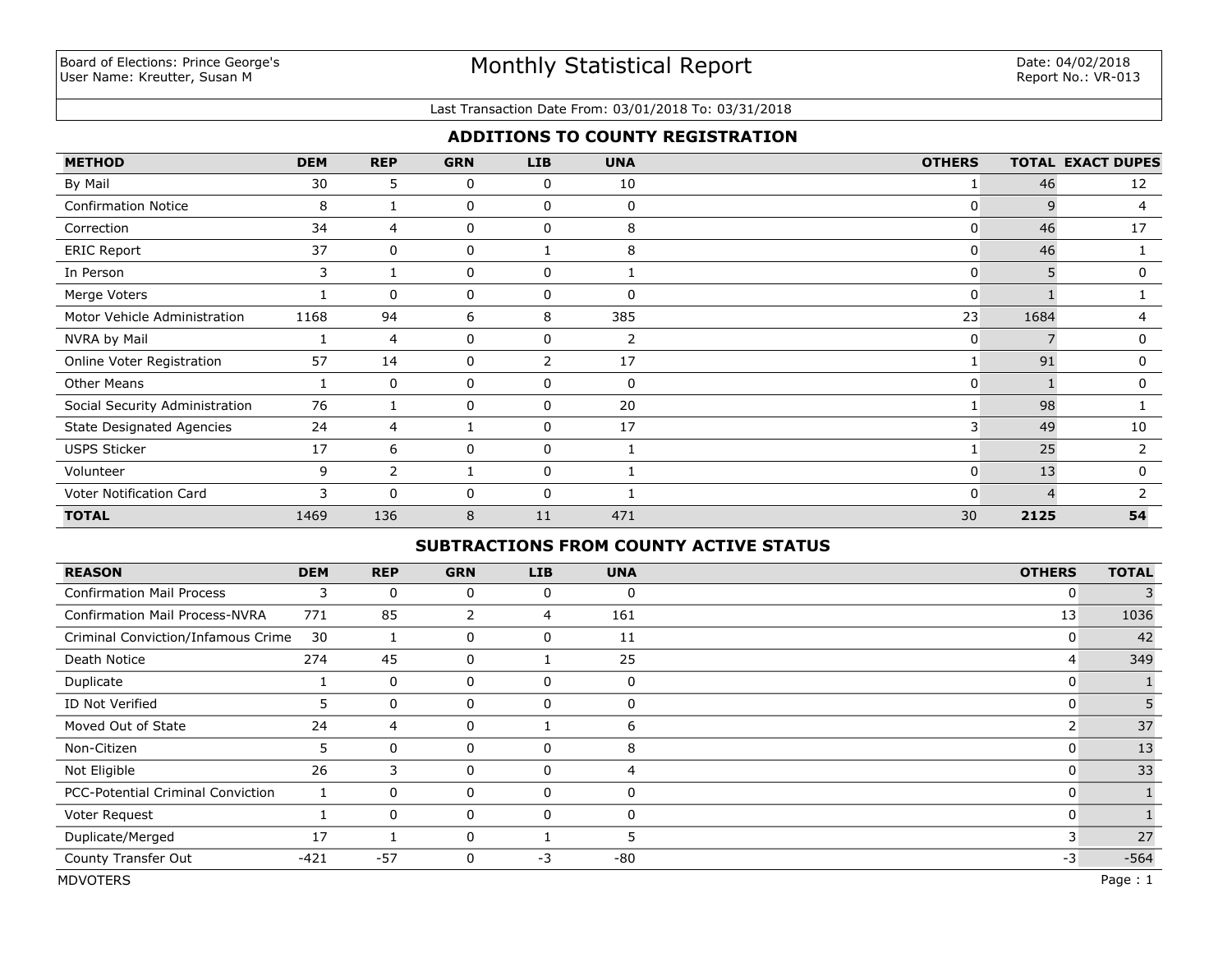Board of Elections: Prince George's User Name: Kreutter, Susan M

# Monthly Statistical Report

| From: 03/01/2018 To:<br>03/31/2018<br>∟ast<br>Transaction<br>Date |                |     |  |    |     |                         |          |  |  |
|-------------------------------------------------------------------|----------------|-----|--|----|-----|-------------------------|----------|--|--|
| <b>TOTAL</b>                                                      | エロフロ<br>$-117$ | 196 |  | 10 | 300 | $\sim$ $\sim$<br>$\sim$ | <br>211Z |  |  |

## **AFFILIATION CHANGES**

| <b>CHANGE</b> | <b>DEM</b> | <b>REP</b>     | <b>GRN</b> | <b>LIB</b> | <b>UNA</b> | <b>OTHERS</b> | <b>TOTAL</b> |
|---------------|------------|----------------|------------|------------|------------|---------------|--------------|
| From          | 158        |                |            |            | ۹P<br>--   | 14            | 350          |
| To            | 134        | 49             |            |            | 141        | ᅶ             | 350          |
| <b>TOTAL</b>  | $-24$      | $\sim$<br>$-L$ |            |            | 48         |               |              |

## **CURRENT ACTIVE REGISTRATION**

| <b>ACTIVITY</b>              | <b>DEM</b> | <b>REP</b> | <b>GRN</b> | <b>LIB</b> | <b>UNA</b> | <b>OTHERS</b> | <b>TOTAL</b> |
|------------------------------|------------|------------|------------|------------|------------|---------------|--------------|
| <b>BEGINNING OF REPORT</b>   | 450342     | 40854      | 1045       | 1603       | 66524      | 11549         | 571917       |
| ADDITIONS $(+)$              | 1469       | 136        | 8          | 11         | 471        | 30            | 2125         |
| REINSTATED (+)               | 71         | 4          | 0          | 0          | 14         | 0             | 89           |
| CANCELLED (-)                | $-378$     | $-54$      | 0          | -3         | -59        | -9            | $-503$       |
| COUNTY TRANSFER OUT (-)      | $-421$     | $-57$      | 0          | $-3$       | $-80$      | -3            | $-564$       |
| AFFILIATION CHANGES (+ OR -) | $-24$      | $-22$      |            | $-2$       | 48         | $-2$          | $\Omega$     |
| * INACTIVATED (-)            | $-773$     | $-85$      | $-2$       | $-4$       | $-161$     | $-13$         | $-1038$      |
| * REACTIVATED (+)            | 101        | 10         | 0          |            | 21         | 0             | 133          |
| <b>END OF REPORT TOTALS</b>  | 450387     | 40786      | 1053       | 1603       | 66778      | 11552         | 572159       |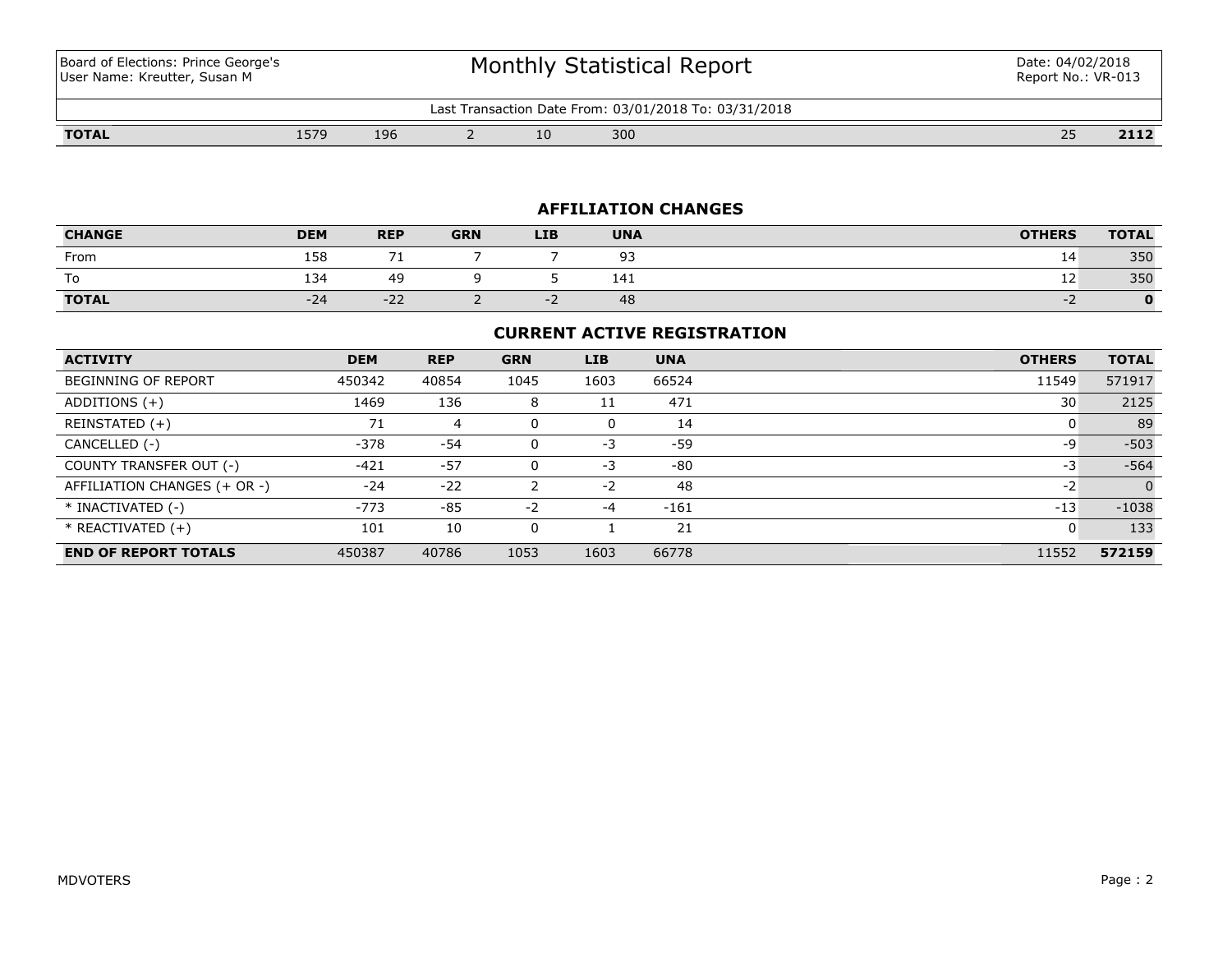#### Last Transaction Date From: 03/01/2018 To: 03/31/2018

## **INACTIVE REGISTRATION**

## **SUBTRACTIONS FROM COUNTY INACTIVE STATUS**

| <b>REASON</b>                      | <b>DEM</b> | <b>REP</b> | <b>GRN</b>   | <b>LIB</b>   | <b>UNA</b>   | <b>OTHERS</b> | <b>TOTAL</b>   |
|------------------------------------|------------|------------|--------------|--------------|--------------|---------------|----------------|
| Absentee Ballot Application        | 1          | 0          | 0            | 0            | 1            | 0             | $\overline{2}$ |
| By Mail                            | 1          | 0          | 0            | $\mathbf 0$  | 2            | 0             | 3              |
| <b>Confirmation Mail Process</b>   | 0          | 0          | 0            | $\mathbf 0$  | $\mathbf{1}$ | $\mathbf{0}$  |                |
| <b>Confirmation Notice</b>         | 12         | 1          | 0            | 0            | 1            | 0             | 14             |
| Criminal Conviction/Infamous Crime | 4          | 0          | 0            | 0            | 0            | 0             | $\overline{4}$ |
| Death Notice                       | 4          | 0          | 0            | 0            | 1            | 0             | 5              |
| In Person                          | 0          | 1          | 0            | 0            | 0            | 0             | $\mathbf{1}$   |
| Motor Vehicle Administration       | 84         | 6          | 0            | 0            | 10           |               | 101            |
| Moved Out of State                 | 86         | 29         | $\mathbf{1}$ | 0            | 21           | 2             | 139            |
| Not Eligible                       | 4          | 0          | 0            | 0            | 0            | 0             | $\overline{4}$ |
| NVRA by Mail                       | 1          | 0          | 0            | 0            | 1            | 0             | $\overline{2}$ |
| Online Voter Registration          | 5.         |            | 0            | $\mathbf 0$  | 0            | 0             | 6              |
| <b>State Designated Agencies</b>   | 4          | 0          | 0            | 0            | 0            | 0             | $\overline{4}$ |
| Voter Request                      | 1          | 0          | 0            | 0            | 0            | $\mathbf{0}$  | $\mathbf{1}$   |
| Duplicate/Merged                   |            | 0          | 0            | 0            | 0            |               | $\overline{2}$ |
| County Transfer Out                | $-27$      | $-2$       | 0            | $\Omega$     | $-11$        | $-2$          | $-42$          |
| <b>TOTAL</b>                       | 235        | 40         |              | $\mathbf{0}$ | 49           | 6             | 331            |

# **CURRENT INACTIVE REGISTRATION**

| <b>ACTIVITY</b>              | <b>DEM</b> | <b>REP</b> | <b>GRN</b> | <b>LIB</b> | <b>UNA</b> | <b>OTHERS</b> | <b>TOTAL</b>   |
|------------------------------|------------|------------|------------|------------|------------|---------------|----------------|
| BEGINNING OF REPORT          | 32239      | 3391       | 88         | 170        | 6343       | 932           | 43163          |
| $*$ INACTIVATED $(+)$        | 773        | 85         |            | 4          | 161        | 13            | 1038           |
| *REACTIVATED (-)             | $-108$     | -9         |            | 0          | $-15$      | $-1$          | $-133$         |
| COUNTY TRANSFER OUT (-)      | $-27$      | $-2$       |            | 0          | -11        | $-2$          | $-42$          |
| AFFILIATION CHANGES (+ OR -) |            | 0          |            | 0          | $\Omega$   |               | $\Omega$       |
| CANCELLED FROM INACTIVE (-)  | $-131$     | $-33$      | -1         | -1         | $-27$      | -4            | $-197$         |
| PENDING FROM INACTIVE (-)    | 0          | 0          |            | 0          |            |               | $\overline{0}$ |
| <b>TOTAL INACTIVE</b>        | 32746      | 3432       | 89         | 173        | 6451       | 938           | 43829          |